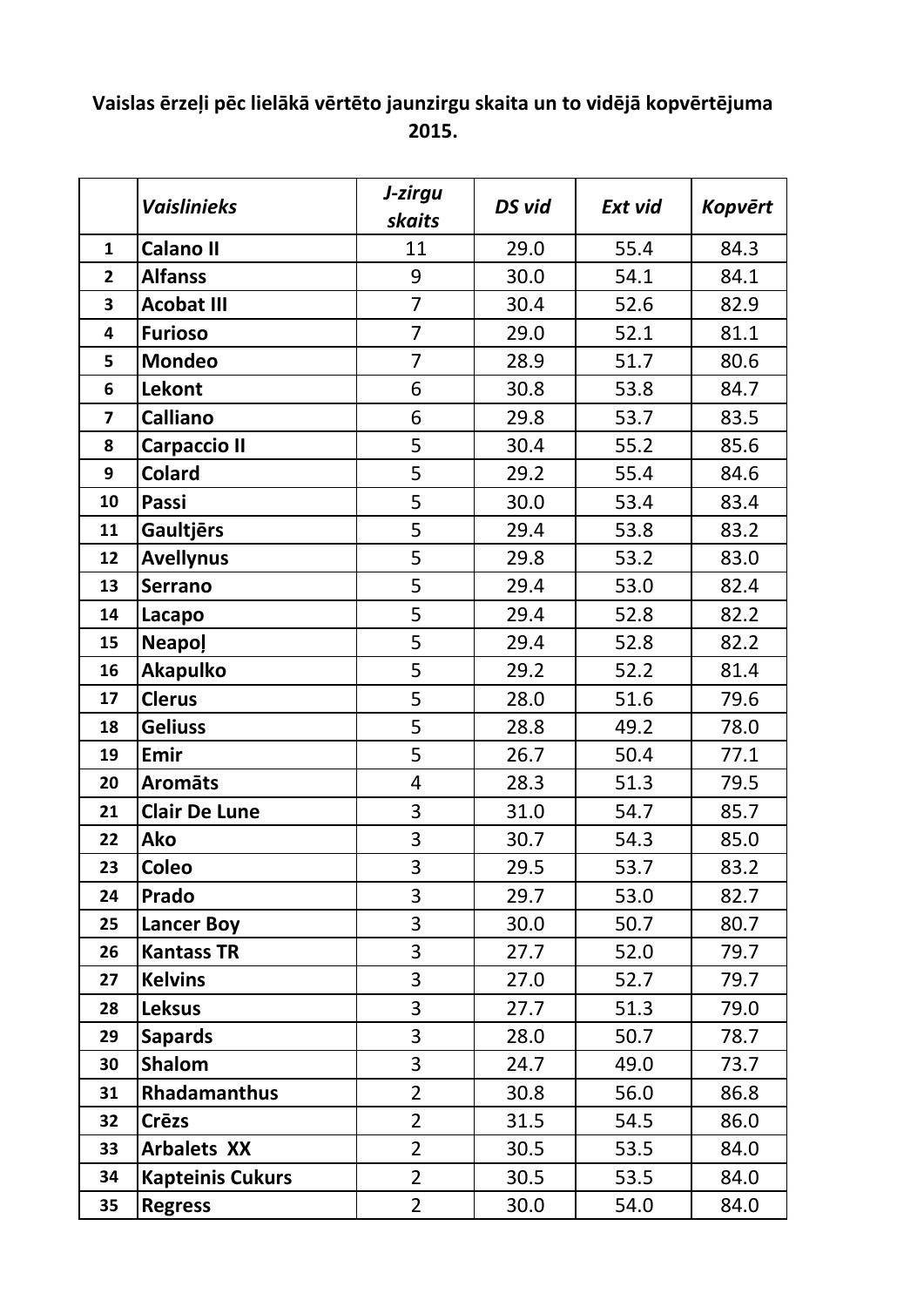| 36 | <b>Simbols (Tornado)</b>   | $\overline{2}$ | 30.5 | 53.5 | 84.0 |
|----|----------------------------|----------------|------|------|------|
| 37 | <b>Damon Hill</b>          | $\overline{2}$ | 30.0 | 53.5 | 83.5 |
| 38 | <b>Kedriks</b>             | $\overline{2}$ | 31.5 | 52.0 | 83.5 |
| 39 | Cananero                   | $\overline{2}$ | 30.0 | 53.0 | 83.0 |
| 40 | Friscati                   | $\overline{2}$ | 29.0 | 53.5 | 82.5 |
| 41 | <b>Kingstons</b>           | $\overline{2}$ | 28.0 | 54.0 | 82.0 |
| 42 | <b>VIVALDĪ (Lanselots)</b> | $\overline{2}$ | 30.0 | 52.0 | 82.0 |
| 43 | <b>Hector ZV</b>           | $\overline{2}$ | 28.5 | 53.0 | 81.5 |
| 44 | <b>Abc Clerus</b>          | $\overline{2}$ | 28.5 | 52.5 | 81.0 |
| 45 | <b>Faraons TR</b>          | $\overline{2}$ | 29.5 | 51.0 | 80.5 |
| 46 | <b>Ginness</b>             | $\overline{2}$ | 28.5 | 52.0 | 80.5 |
| 47 | <b>Kalderons</b>           | $\overline{2}$ | 32.0 | 48.5 | 80.5 |
| 48 | <b>Chevers</b>             | $\overline{2}$ | 28.5 | 51.5 | 80.0 |
| 49 | <b>Forever</b>             | $\overline{2}$ | 28.5 | 51.5 | 80.0 |
| 50 | <b>Gurgens XX</b>          | $\overline{2}$ | 28.5 | 51.5 | 80.0 |
| 51 | <b>Cadillac</b>            | $\overline{2}$ | 27.0 | 52.5 | 79.5 |
| 52 | <b>Kadilak</b>             | $\overline{2}$ | 29.0 | 50.5 | 79.5 |
| 53 | <b>Galfarro</b>            | $\overline{2}$ | 27.5 | 51.5 | 79.0 |
| 54 | <b>Kvarts</b>              | $\overline{2}$ | 27.0 | 50.0 | 77.0 |
| 55 | <b>RADALYN (Rodo)</b>      | $\overline{2}$ | 28.0 | 48.5 | 76.5 |
| 56 | <b>Sorento</b>             | $\overline{2}$ | 26.5 | 48.0 | 74.5 |
| 57 | San Amour OL               | $\mathbf{1}$   | 32.0 | 57.0 | 89.0 |
| 58 | <b>Calvados 87</b>         | $\mathbf{1}$   | 32.0 | 56.0 | 88.0 |
| 59 | <b>Corall</b>              | $\mathbf{1}$   | 32.0 | 55.0 | 87.0 |
| 60 | Leston                     | $\mathbf 1$    | 29.0 | 58.0 | 87.0 |
| 61 | Levantos I                 | $\mathbf{1}$   | 33.0 | 54.0 | 87.0 |
| 62 | <b>Zonder Z Cicero EH</b>  | $\mathbf{1}$   | 31.0 | 56.0 | 87.0 |
| 63 | <b>Cornetus</b>            | $\mathbf{1}$   | 30.0 | 55.0 | 85.0 |
| 64 | <b>Nashville 23</b>        | $\mathbf{1}$   | 30.0 | 55.0 | 85.0 |
| 65 | <b>Starts</b>              | $\mathbf{1}$   | 31.0 | 54.0 | 85.0 |
| 66 | <b>Antonio</b>             | $\mathbf{1}$   | 30.0 | 54.0 | 84.0 |
| 67 | <b>Karavan</b>             | $\mathbf{1}$   | 30.0 | 54.0 | 84.0 |
| 68 | Lider                      | $\mathbf{1}$   | 30.0 | 54.0 | 84.0 |
| 69 | <b>Londons TR</b>          | $\mathbf{1}$   | 31.0 | 53.0 | 84.0 |
| 70 | <b>Rainy Day Blues</b>     | $\mathbf{1}$   | 28.0 | 56.0 | 84.0 |
| 71 | <b>Ramses XII</b>          | $\mathbf{1}$   | 29.0 | 55.0 | 84.0 |
| 72 | <b>Santoss</b>             | $\mathbf{1}$   | 30.0 | 54.0 | 84.0 |
| 73 | Centuryo                   | $\mathbf{1}$   | 33.6 | 50.0 | 83.6 |
| 74 | De Lordo                   | $\mathbf{1}$   | 30.0 | 53.0 | 83.0 |
| 75 | <b>Gilbors</b>             | $\mathbf{1}$   | 30.0 | 53.0 | 83.0 |